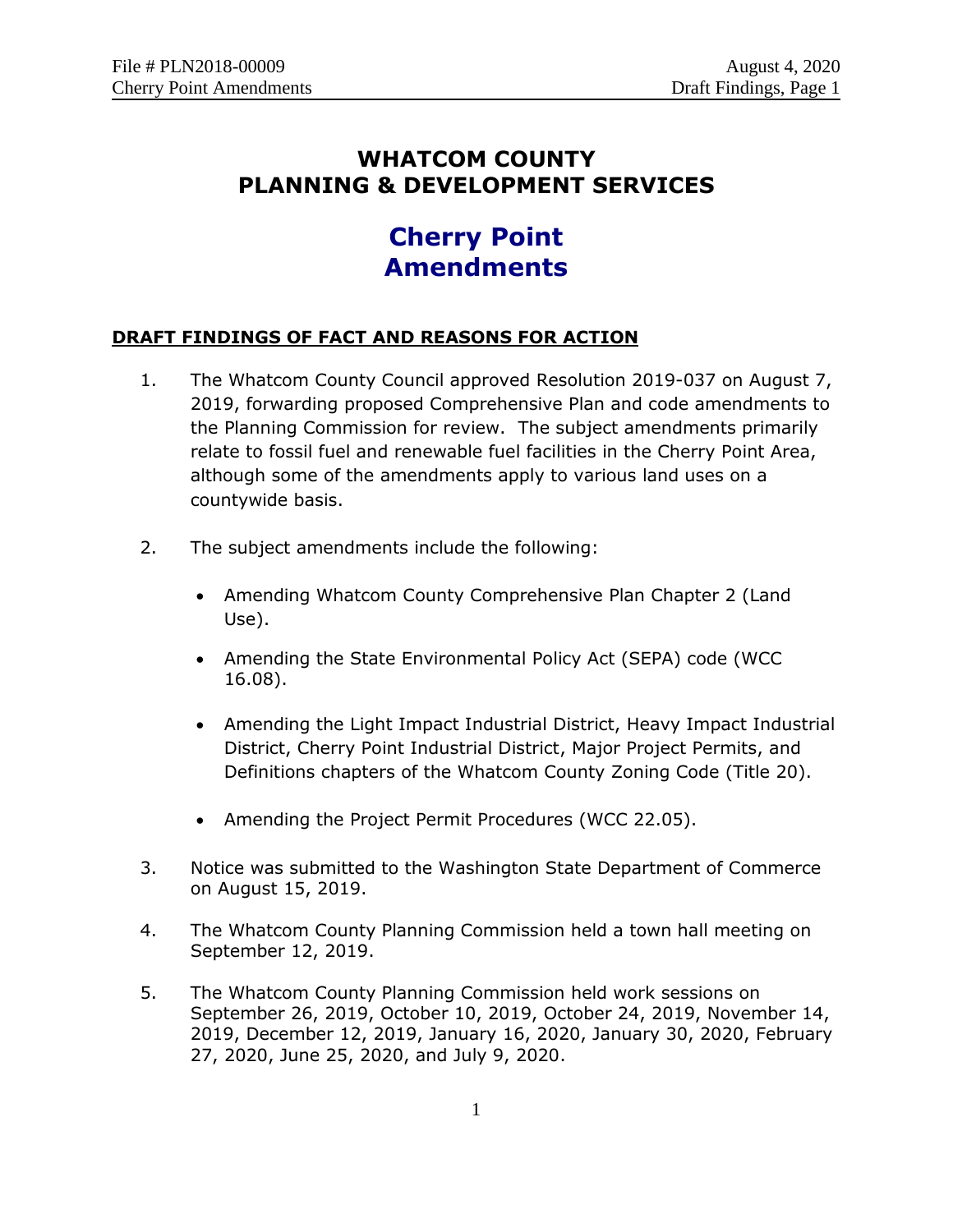- 6. A Determination of Nonsignificance (DNS) was issued under the State Environmental Policy Act (SEPA) on July 28, 2020.
- 7. Notice of the Planning Commission hearing was sent to citizens, media, cities, and others on the County's e-mail list on July 30, 2020.
- 8. Notice of the Planning Commission hearing was posted on the County website on August 3, 2020.
- 9. Notice of the Planning Commission hearing for the subject amendments was published in the Bellingham Herald on August 3, 2020.
- 10. The Planning Commission held a public hearing on the subject amendments on August 13, 2020.

# **Comprehensive Plan Amendments**

- 11. The Cherry Point UGA is approximately 7,030 acres. Whatcom County Comprehensive Plan Chapter 2 contains a specific section with text, goals, and policies relating to the Cherry Point UGA (other goals and policies in the Comprehensive Plan also apply).
- 12. The subject amendments modify text and Policies 2CC-11, 2CC-16, 2CC-17, and 2WW-4 in Whatcom County Comprehensive Plan Chapter 2. The subject amendments also add new Policy 2CC-18 to the Comprehensive Plan.
- 13. Whatcom County Comprehensive Plan Policy 2CC-11 already states that "It is the policy of Whatcom County to limit the number of industrial piers at Cherry Point to the existing three piers. . ." The subject amendments modify Policy 2CC-11. These amendments include:
	- Recognizing that the vested rights/enforceable agreement for an additional dock/pier no longer exist.
	- Recognizing the importance of preventing harm to habitat of the Cherry Point Herring stock and Southern Resident Killer Whales.
	- Recognizing that implementation of the Shoreline Program is an important way to preserve the natural character, result in long-term benefits, and protect the resources and ecology of the shoreline.
	- Deleting language that is unnecessary or no longer needed.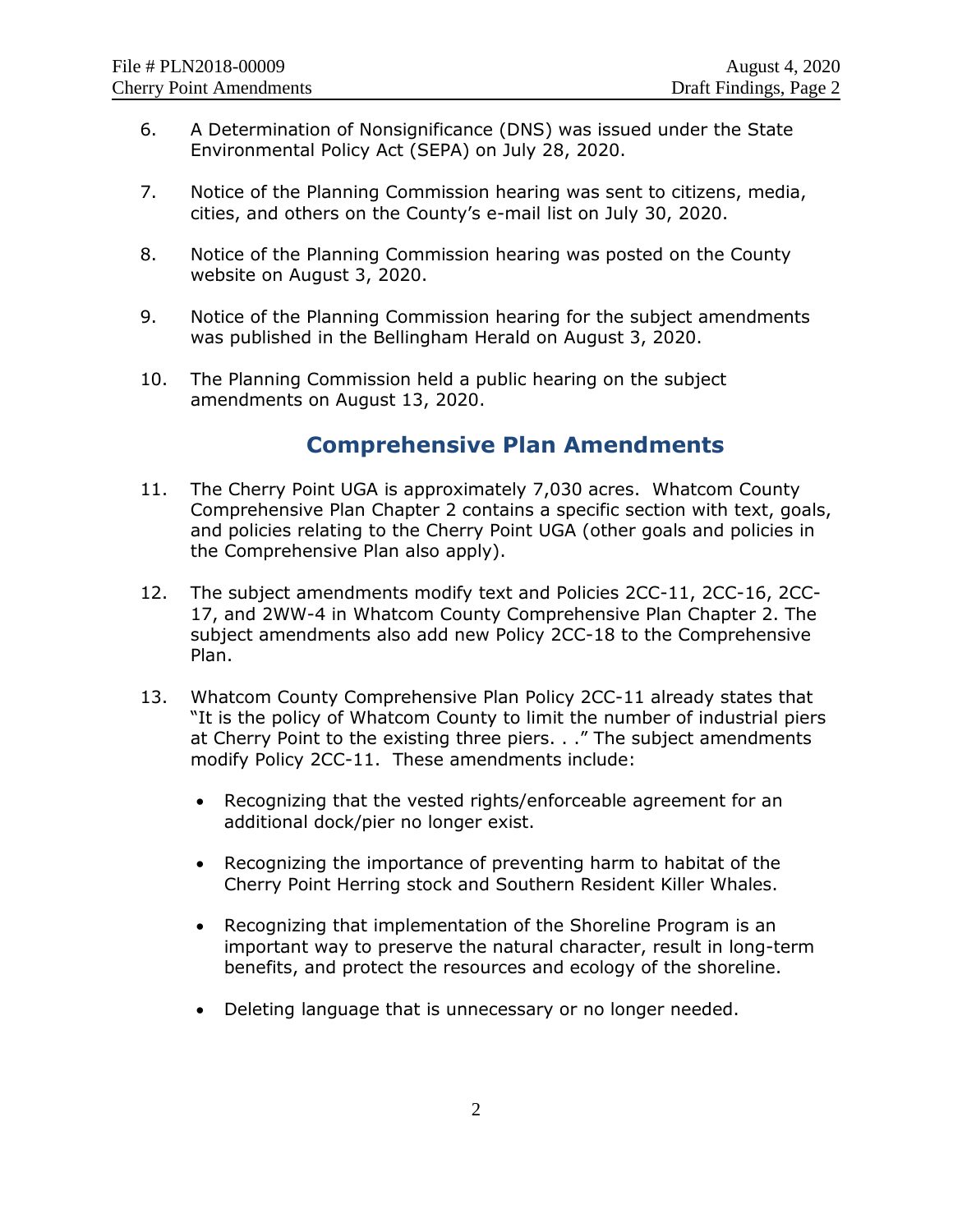- 14. The subject amendments modify Whatcom County Comprehensive Plan Policy 2CC-16. These amendments include:
	- Recognizing that the study and recommendations to address negative impacts from fossil fuel facilities have been completed (see *Reducing Impacts from Fossil fuel Projects Report to the Whatcom County Council*, Cascadia Law Group, Feb. 12, 2018 and Whatcom County Council Resolution 2019-037, August 7, 2019).
	- Stating that the County will, through SEPA and permitting, seek to limit negative impacts from fossil fuel facilities within the Cherry Point UGA.
	- Refining the language relating to notice to the County Council of fossil fuel projects.
	- Deleting language that is unnecessary or no longer needed.
- 15. The subject amendments modify Whatcom County Comprehensive Plan Policy 2CC-17. These amendments include:
	- Recognizing that limited fossil fuel facility expansions are subject to environmental review, greenhouse gas analysis, and Cherry Point policies in the Comprehensive Plan.
	- Deleting language that is unnecessary.
- 16. The subject amendments modify Whatcom County Comprehensive Plan Policy 2WW-4 by recognizing that existing marine port facilities and limited expansions are allowed consistent with the State of Washington Department of Natural Resource Cherry Point Aquatic Reserve Management Plan.
- 17. The subject amendments add new Whatcom County Comprehensive Plan Policy 2CC-18. This new policy recognizes that the following are allowed: The on-going operation, maintenance, and repair of existing facilities, modifications designed to comply with adoption and implementation of new product standards and fuel standards, operational and site safety improvements, environmental improvements, and regulatory compliance projects.
- 18. Pursuant to WCC 22.10.060(1), in order to approve comprehensive plan amendments the County must find all of the following: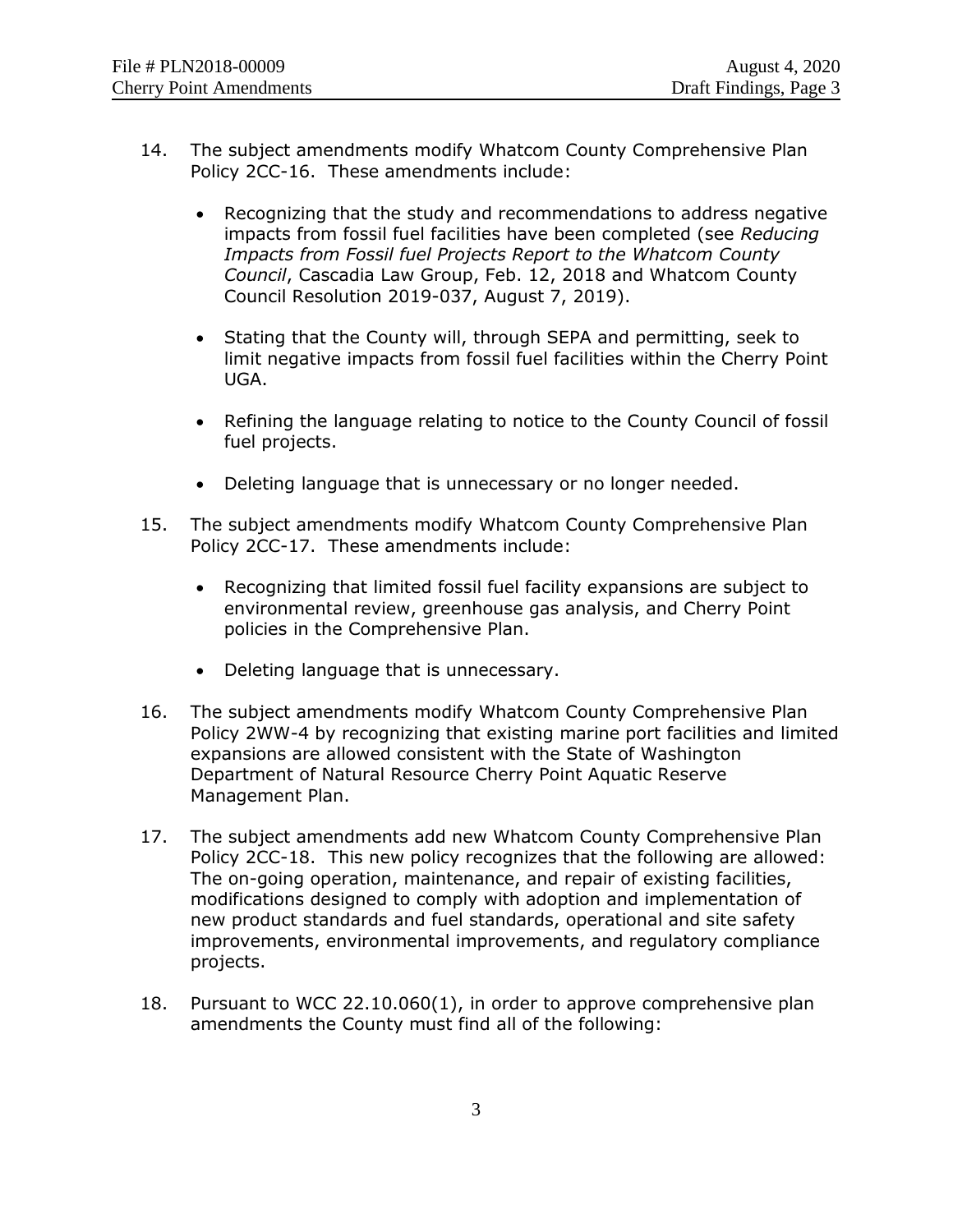- The amendment conforms to the requirements of the Growth Management Act, is internally consistent with the county-wide planning policies and is consistent with any interlocal planning agreements.
- Further studies made or accepted by the Department of Planning and Development Services indicate changed conditions that show need for the amendment.
- The public interest will be served by approving the amendment. In determining whether the public interest will be served, factors including but not limited to the following shall be considered:
	- i. The anticipated effect upon the rate or distribution of population growth, employment growth, development, and conversion of land as envisioned in the comprehensive plan.
	- ii. The anticipated effect on the ability of the county and/or other service providers, such as cities, schools, water and/or sewer purveyors, fire districts, and others as applicable, to provide adequate services and public facilities including transportation facilities.
	- iii. Anticipated impact upon designated agricultural, forest and mineral resource lands.
- The amendment does not include or facilitate spot zoning.

## **Growth Management Act**

- 19. The Growth Management Act (GMA) establishes planning goals in Revised Code of Washington (RCW) 36.70A.020 to guide adoption of comprehensive plan amendments.
- 20. GMA planning goal # 1 is to: "Encourage development in urban areas where adequate public facilities and services exist or can be provided in an efficient manner."
- 21. GMA planning goal  $# 5$  is to:

Encourage economic development throughout the state that is consistent with adopted comprehensive plans, promote economic opportunity for all citizens of this state, especially for unemployed and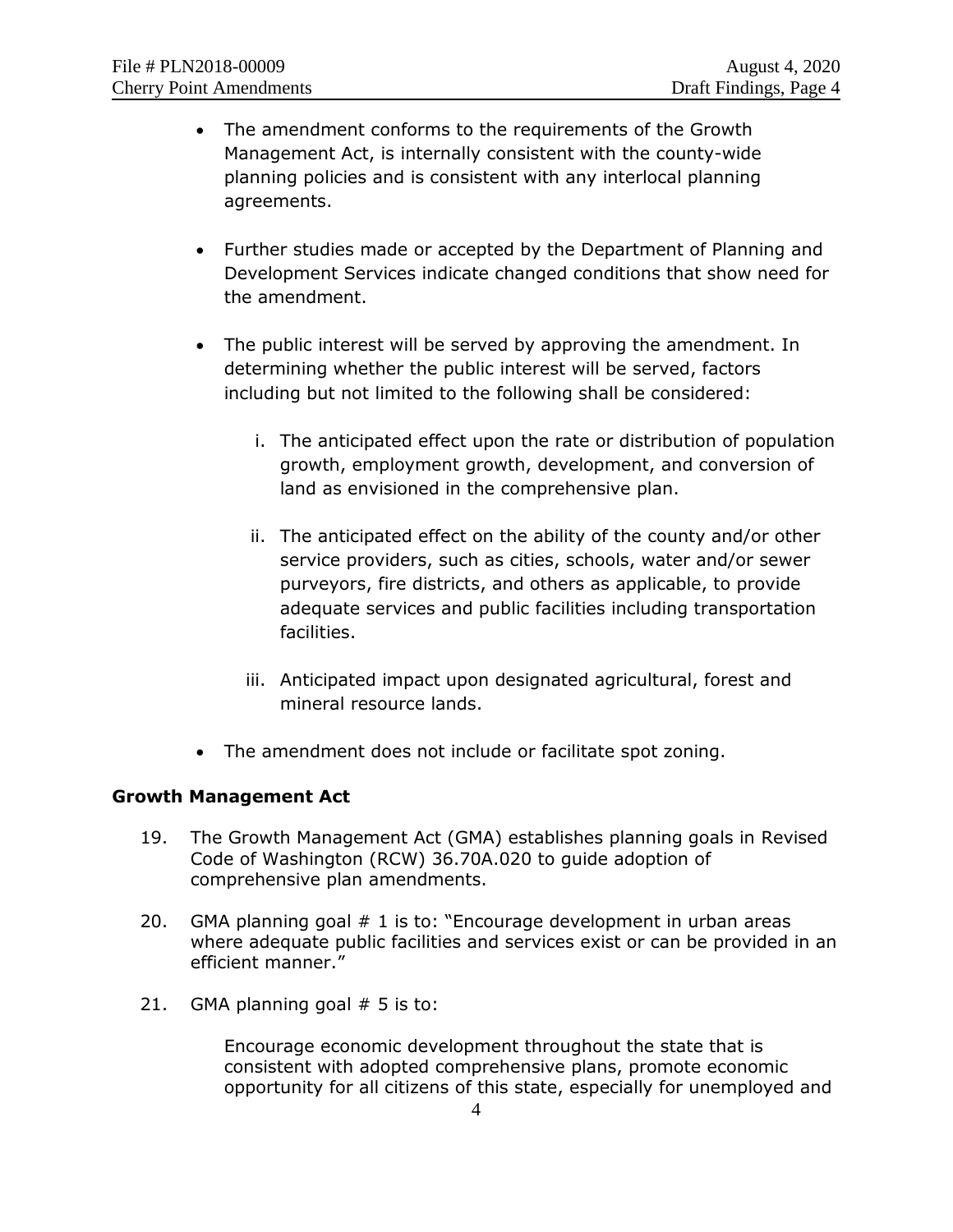for disadvantaged persons, promote the retention and expansion of existing businesses and recruitment of new businesses, recognize regional differences impacting economic development opportunities, and encourage growth in areas experiencing insufficient economic growth, all within the capacities of the state's natural resources, public services, and public facilities.

- 22. The subject Comprehensive Plan amendments, when viewed in the context of the other Comprehensive Plan goals and policies, continue to encourage development in the Cherry Point industrial area while also addressing public safety and environmental protection. The amendments recognize that the existing industries provide significant employment and have shipped refined fossil fuel products for decades. The amendments also recognize that existing operations of fossil fuel facilities, along with limited expansions, are allowed with appropriate environmental review and analysis.
- 23. GMA planning goal # 9 is to: "Retain open space, enhance recreational opportunities, conserve fish and wildlife habitat, increase access to natural resource lands and water, and develop parks and recreation facilities."
- 24. GMA planning goal # 10 is to: "Protect the environment and enhance the state's high quality of life, including air and water quality, and the availability of water."
- 25. The State Shoreline Management Act policies, which are incorporated as a GMA goal pursuant to RCW 36.70A.480, indicate that:

. . . It is the policy of the state to provide for the management of the shorelines of the state by planning for and fostering all reasonable and appropriate uses. This policy is designed to insure the development of these shorelines in a manner which, while allowing for limited reduction of rights of the public in the navigable waters, will promote and enhance the public interest. This policy contemplates protecting against adverse effects to the public health, the land and its vegetation and wildlife, and the waters of the state and their aquatic life, while protecting generally public rights of navigation and corollary rights incidental thereto. . . (RCW 90.58.020)

26. Fossil fuel refineries and transshipment facilities have potential for accidents, which can release pollutants into the environment and impact fish habitat, wildlife habitat, water quality, and air quality. The subject amendments seek to limit negative impacts on public health, safety, and the environment.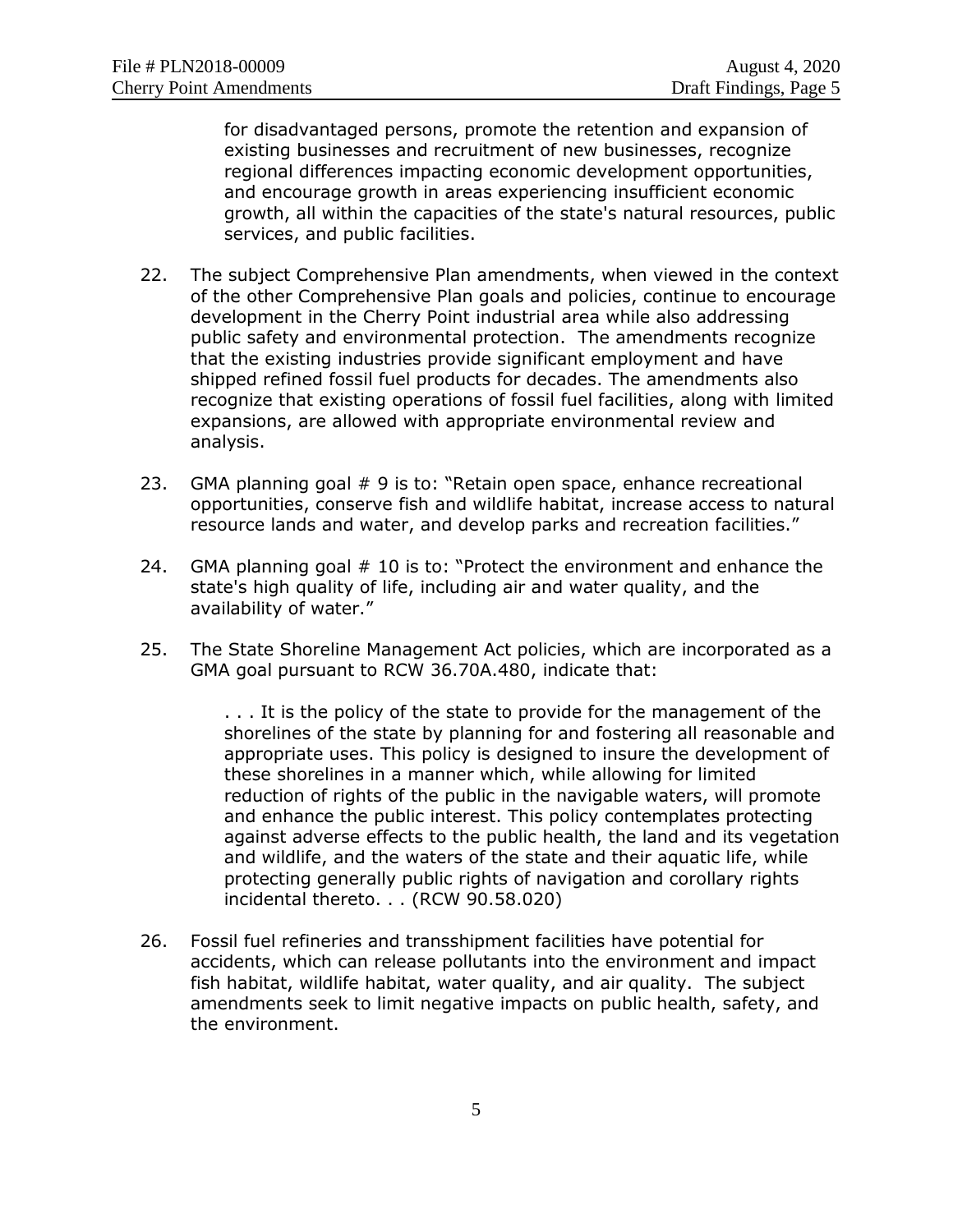#### **Countywide Planning Policies**

27. Countywide Planning Policy E-3 states:

Cherry Point shall be designated as an unincorporated industrial urban growth area in recognition of existing large scale industrial land uses. Additional large scale development shall be encouraged consistent with the ability to provide needed services and consistent with protecting critical areas along with other environmental protection considerations. The Cherry Point industrial area is an important and appropriate area for industry due to its access to deep water shipping, rail, all-weather roads, its location near the Canadian border, and its contribution to the County's goal of providing family wage jobs.

- 28. Countywide Planning Policy I-2 indicates "New business development and expansion of existing businesses are key factors in providing 'family wage' jobs and a strong tax base. Economic development that pays family wage rates should be encouraged. . ."
- 29. Countywide Planning Policy I-8 states:

Economic development should be encouraged that:

- a. Does not adversely impact the environment;
- b. Is consistent with community values stated in local comprehensive plans;
- c. Encourages development that provides jobs to county residents;
- d. Addresses unemployment problems in the county and seeks innovative techniques to attract different industries for a more diversified economic base;
- e. Promotes reinvestment in the local economy;
- f. Supports retention and expansion of existing businesses.
- 30. Countywide Planning Policy N-2 states that "The Cities and the County in cooperation with other municipal corporations and tribal governments shall adopt zoning regulations and development standards to protect water resources. . ."
- 31. Countywide Planning Policy N-3 states that "Jurisdictions shall cooperate to protect and restore water resources and fish habitat within UGA's and across jurisdictional boundaries to maintain quality of life and economic health in Whatcom County."
- 32. The Countywide Planning Policies recognize the significance of the Cherry Point UGA for industry, transportation, and good jobs. The Countywide Planning Policies also recognize the importance of environmental protection.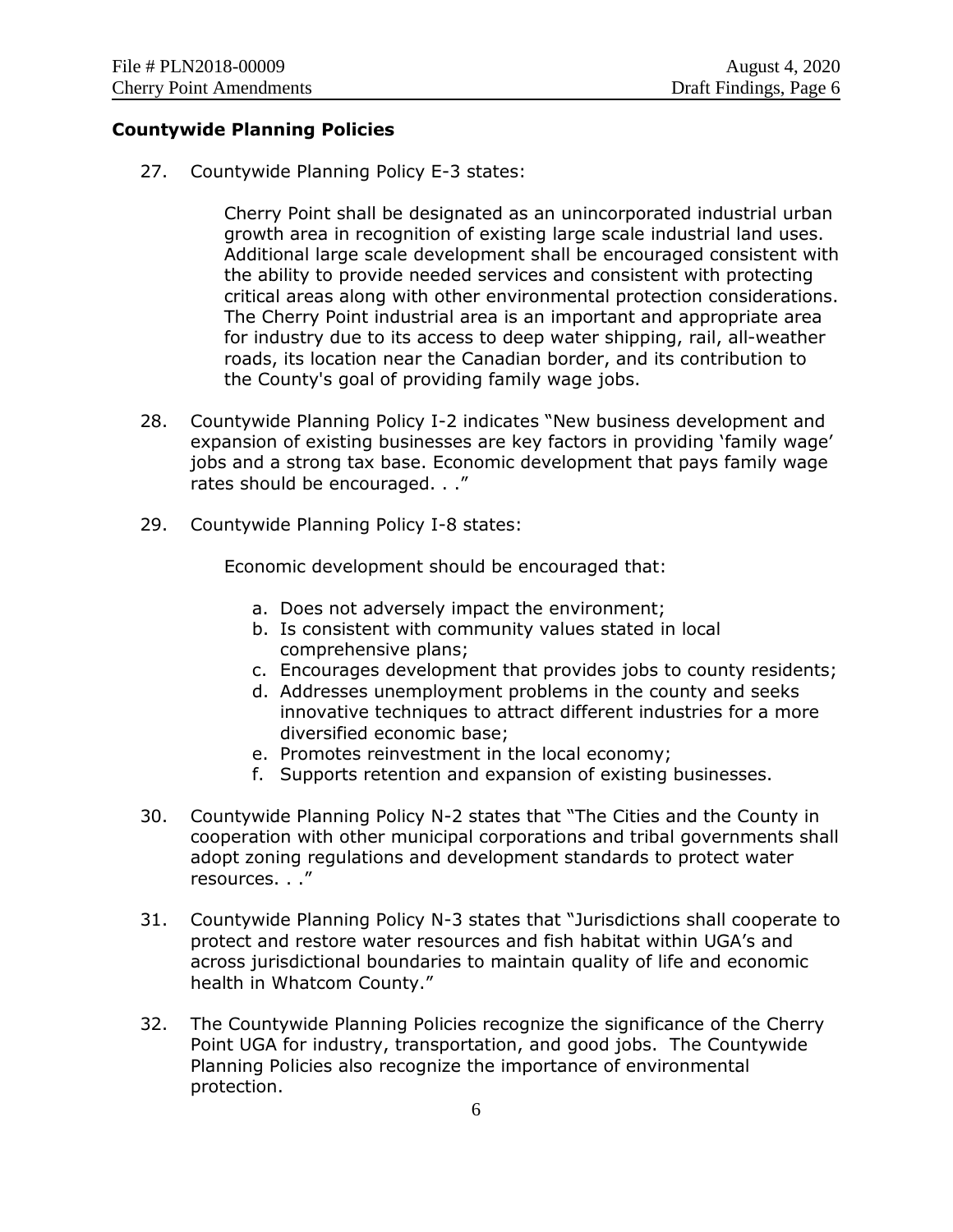33. The Comprehensive Plan, including the subject amendments, allows a variety of industrial uses in the Cherry Point UGA, while encouraging review processes that will facilitate a full evaluation of fossil fuel development proposals and mitigation of negative impacts.

#### **Interlocal Agreements**

34. There are no interlocal agreements relating to the Cherry Point UGA.

#### **Further Studies/Changed Conditions**

- 35. The GMA, originally adopted in 1990, included a requirement to designate Urban Growth Areas (UGAs).
- 36. The Cherry Point UGA was adopted in 1997 when the Whatcom County Comprehensive Plan was adopted.
- 37. The Washington State Department of Natural Resources (DNR) originally issued the *Cherry Point Environmental Aquatic Reserve Management Plan* in November 2010, and amended the Plan in January 2017.
- 38. The primary focus of the *Cherry Point Environmental Aquatic Reserve Management Plan* is to:

. . . protect, enhance and restore habitats used by Cherry Point herring stock, salmon, migratory and resident birds, Dungeness crab, groundfish rearing areas and marine mammals, as well as the protection of submerged aquatic vegetation and water quality. . . (p. 4).

39. The *Cherry Point Environmental Aquatic Reserve Management Plan* states:

. . . the aquatic environment of Cherry Point: provides essential habitat and irreplaceable biological and ecological functions; is a portion of Treaty-protected usual and accustomed (U&A) grounds and stations of local Native American Indians; and provides significant economic benefits, recreational opportunities and other social values. . . (pp. 4 and 5).

40. The *Cherry Point Environmental Aquatic Reserve Management Plan* recognizes that:

> . . . A number of species and habitats addressed in this plan have experienced declines over the past 40 years, such as the Cherry Point herring stock, which has shrunk from approximately 15,000 tons to between 800 and 2,100 tons over the last ten years. Other key species in decline include Puget Sound Chinook salmon, bull trout, and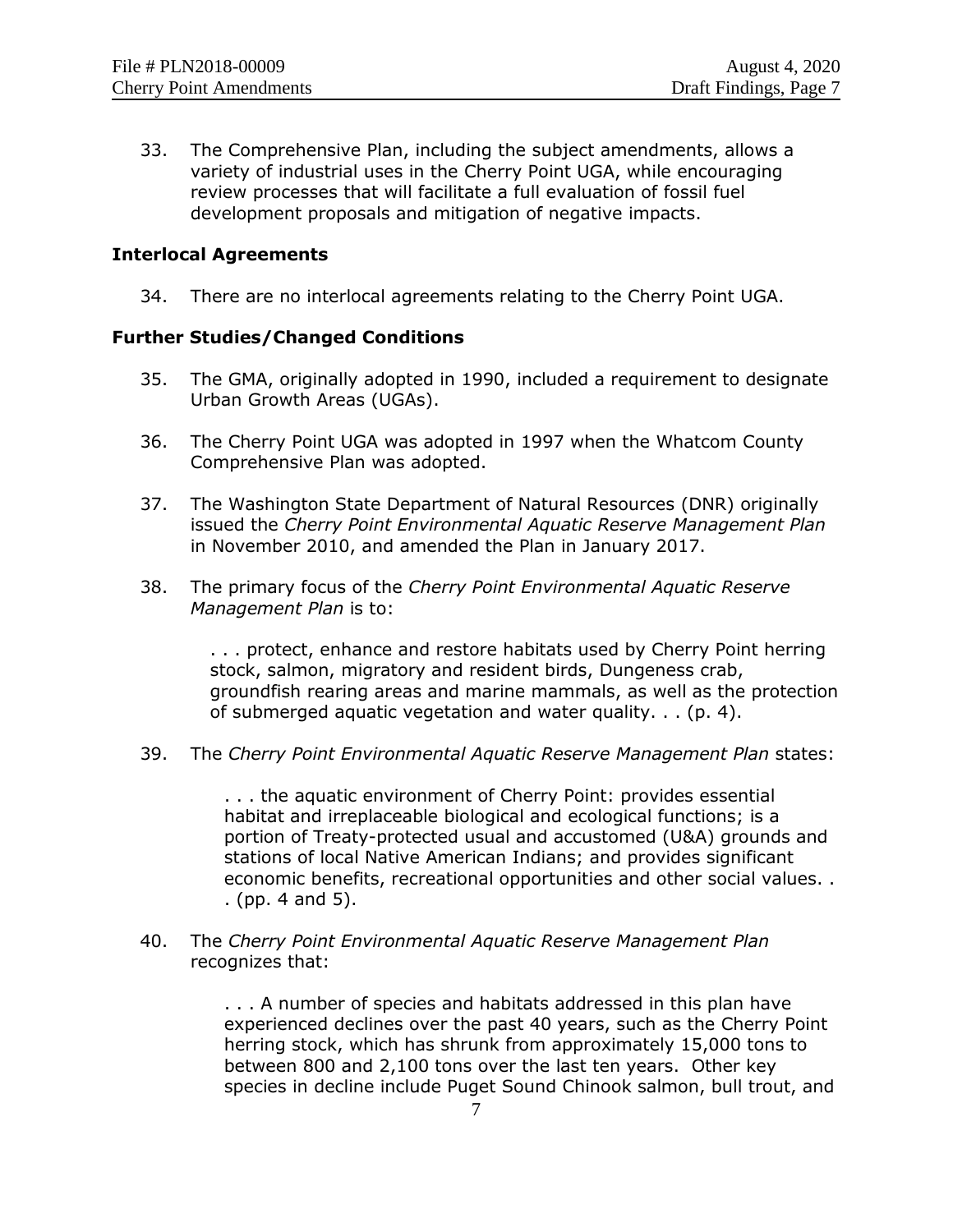certain species of rockfish, surf scoter, and Southern Resident orca whales . . . (pp. 1 and 2).

- 41. The *Cherry Point Environmental Aquatic Reserve Management Plan* specifically excludes certain areas, including the three existing industrial piers, from the Reserve (pp. 10 and 11).
- 42. The *Cherry Point Environmental Aquatic Reserve Management Plan* constitutes a further study that indicates a need for the subject amendments.
- 43. Other areas of the U.S. and Canada have experienced community impacts and environmental degradation associated with fossil fuel industry accidents since the adoption of the Cherry Point UGA in 1997.

#### **Public Interest**

- 44. The Cherry Point area contains valuable fish and wildlife habitat (*Cherry Point Environmental Aquatic Reserve Management Plan*, DNR, amended 2017).
- 45. The Cherry Point UGA is a unique location, with important attributes, for industry (Whatcom County Comprehensive Plan, pp. 2-54 to 2-56). Existing industries provide high wage jobs and a substantial tax base (*Employment at Cherry Point*, Hodges, Rucker, and McCafferty, 2019).
- 46. The Cherry Point UGA text, goals and policies in the Whatcom County Comprehensive Plan, including the subject amendments, recognize the value of existing industrial uses and the importance of marine waters, fish and wildlife habitat, and air quality.
- 47. The subject comprehensive plan amendments should not adversely affect the overall rate or distribution of population growth, employment growth, development, and conversion of land as envisioned in the comprehensive plan. The Whatcom County Comprehensive Plan allocated an additional 890 jobs for the Cherry Point UGA for the 2013-2036 planning period. The *Employment at Cherry Point* report from 2014 estimated that there were 2,100 – 2,200 jobs in the Cherry Point industrial area at that time (p. 3). The *Employment at Cherry Point* report from 2019 estimates 3,318 jobs and indicates that, between 2014-2019, ". . . roughly 1,100 jobs have been added . . ." (pp. 6 and 14). However, most of the 700 jobs at Alcoa Intalco Works, along with related jobs, will be lost with the shutdown of the aluminum smelter. Growth projections will be updated in the next periodic update of the Comprehensive Plan (due by June 2025). These updated projections will take into account conditions at that time and expectations for the future.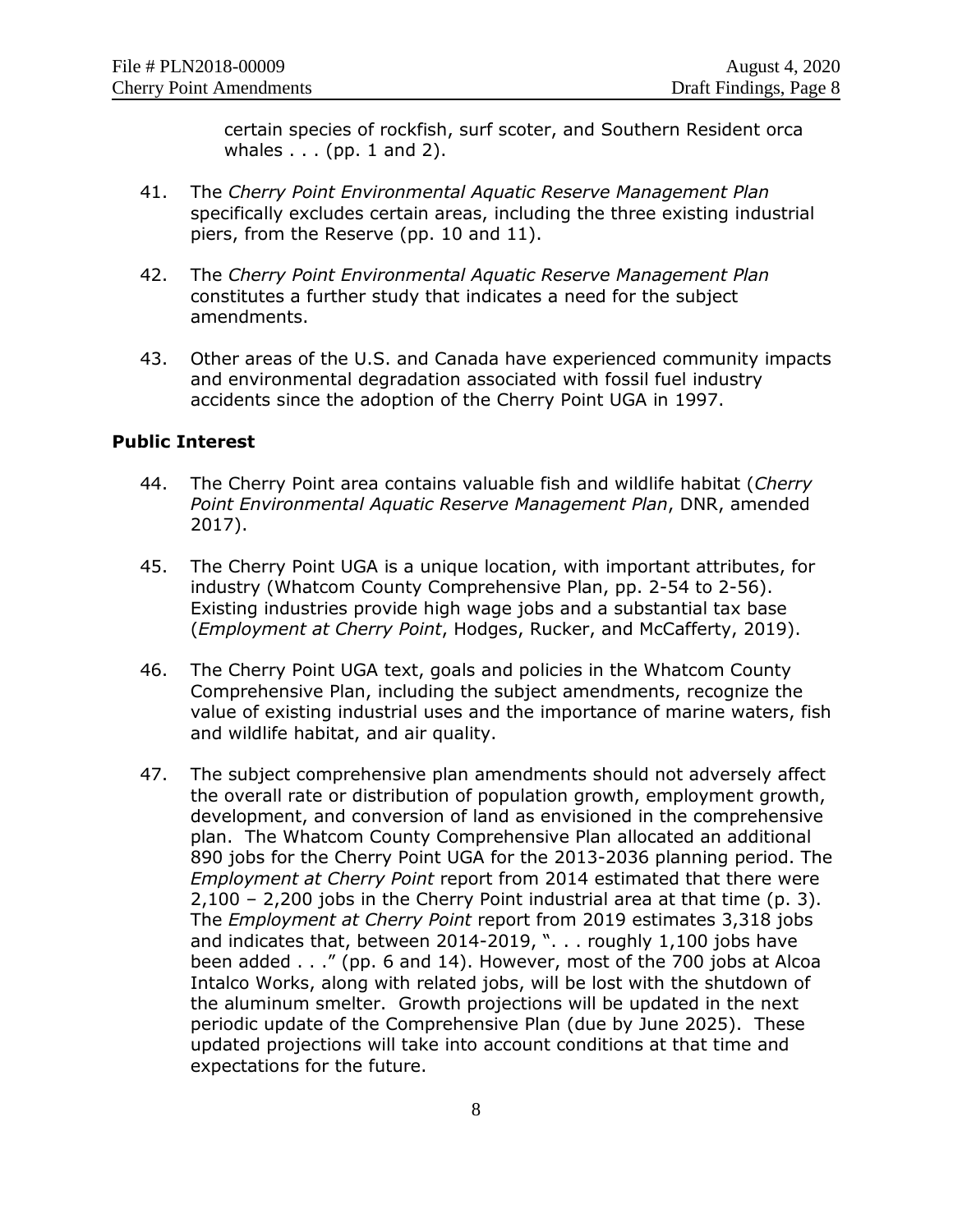- 48. The subject comprehensive plan amendments should not adversely affect ability of the county and/or other service providers, such as cities, schools, water and/or sewer purveyors, fire districts, and others as applicable, to provide adequate services and public facilities including transportation facilities. The subject amendments do not expand the allowed uses that would be served by Fire District 7, which encompasses the Cherry Point UGA. Additionally, new residential uses are not allowed in the Cherry Point industrial area and, therefore, new students will not be generated by development in this area.
- 49. The closest designated Agricultural lands are over .80 of a mile to the southeast, the closest Mineral Resource designation is approximately .06 of a mile to the east, and the closest designated Forestry lands are over 4 miles to the southeast. There is no evidence in the record that the subject comprehensive plan amendments would adversely impact designated agricultural, forestry, or mineral resource lands.
- 50. The Cherry Point UGA goals and policies, including subject amendments, continue to allow industrial uses in the Cherry Point UGA that provide family wage jobs and contribute to the tax base of the County and special purpose districts, while addressing impacts to public safety and the environment. Such planning is in the public interest.

#### **Spot Zoning**

- 51. "Illegal spot zoning" means a zoning action by which a smaller area is singled out of a larger area or district and specially zoned for a use classification totally different from, and inconsistent with, the classification of surrounding land and not in accordance with the Comprehensive Plan. Spot zoning is zoning for private gain designed to favor or benefit a particular individual or group and not the welfare of the community as a whole (WCC 20.97.186).
- 52. The subject proposal does not involve nor facilitate illegal spot zoning.

# **Development Regulation Amendments**

- 53. The subject amendments modify text of the Whatcom County SEPA rules (WCC 16.08), the Zoning Code (WCC 20), and Project Permit Procedures (WCC 22.05)
- 54. Pursuant to WCC 22.10.060(2), in order to approve development regulation amendments the County must find that the amendments are consistent with the Whatcom County Comprehensive Plan.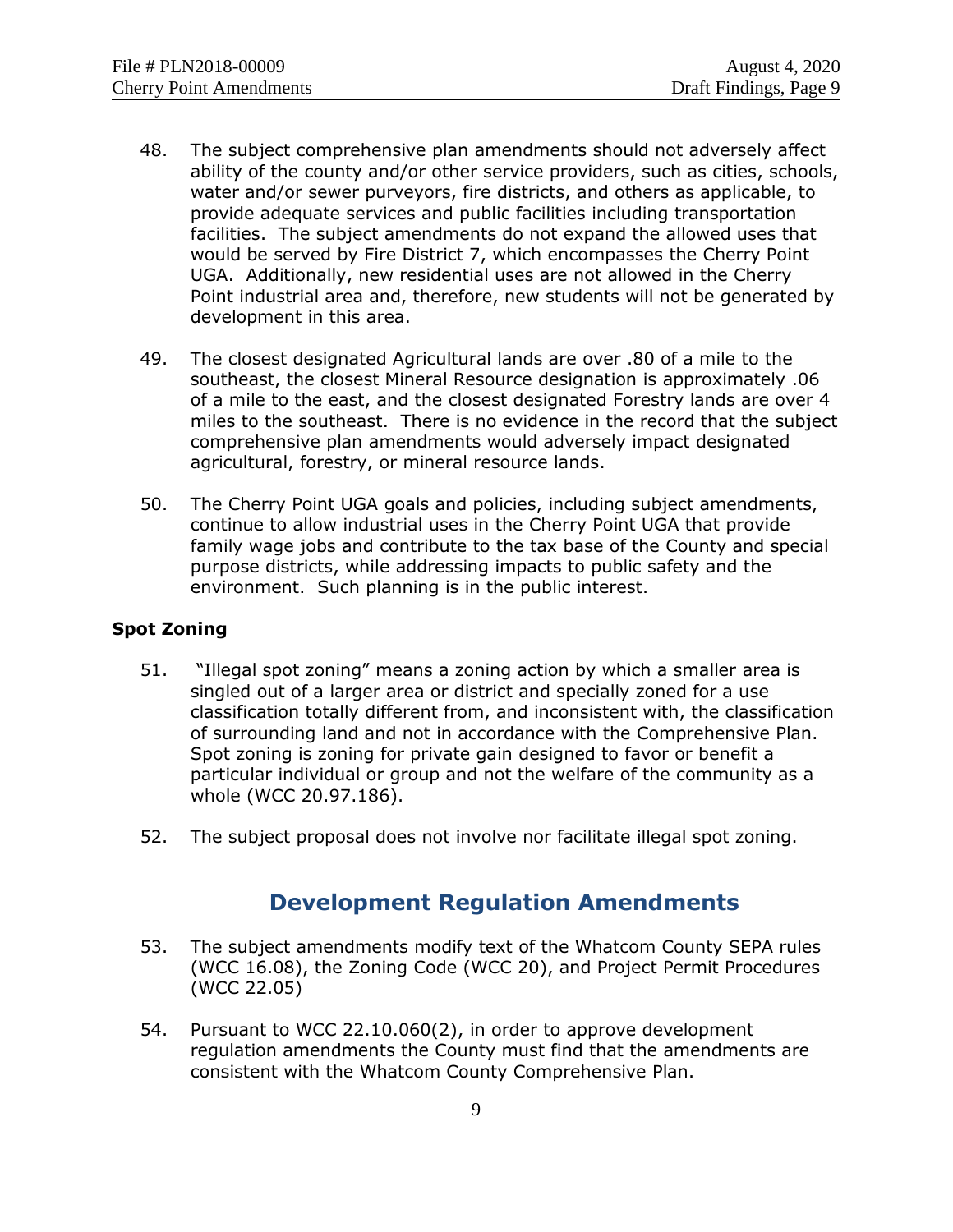### *SEPA Code Amendments*

- 55. Whatcom County Comprehensive Plan Policy 10A-6 states "Aim to meet or exceed national, state, and regional air quality standards. Work with the Northwest Clean Air Agency to ensure compliance with applicable air quality standards."
- 56. Whatcom County Comprehensive Plan Policy 10A-9 is to "Cooperate with state and federal agencies and neighboring jurisdictions to identify and protect threatened and endangered fish and wildlife species and their habitats."
- 57. Whatcom County Comprehensive Plan Goal 10D is to "Strengthen the sustainability of Whatcom County's economy, natural environment, and built communities by responding and adapting to the impacts of climate change."
- 58. Whatcom County Comprehensive Plan Goal 10L is to "Protect and enhance ecosystems that support native fish and wildlife populations and habitat."
- 59. The Washington State Department of Ecology adopted a "Clean Air Rule," which included greenhouse gas emission limits, in 2016 (Washington Administrative Code or WAC 173-442). The Clean Air Rule was developed under the authority granted in RCW 70.94 (Washington Clean Air Act) and RCW 70.235 (Limiting Greenhouse Gas Emissions). The Clean Air Rule was challenged and the Thurston County Superior Court issued a ruling in March 2018 that prevented Ecology from implementing the Clean Air Rule regulations. However, the Washington Supreme Court reversed the Superior Court in part on January 16, 2020, upholding the Clean Air rule as it relates to regulating stationary sources (Case No. 95885-8).
- 60. A [Directive of the Governor](https://www.governor.wa.gov/sites/default/files/directive/19-18%20-%20ECY%20Climate%20Rules%20%28tmp%29.pdf) (# 19-18), dated December 19, 2019, states:

. . . I hereby direct the Department of Ecology to adopt rules by September 1, 2021, to strengthen and standardize the consideration of climate change risks, vulnerability, and impacts in environmental assessments for major projects with significant environmental impacts. . .

The rules should be uniform and apply to all branches of government, including state agencies, political subdivisions, public and municipal corporations and counties. The rules should cover major industrial projects and major fossil fuel projects; and establish uniform methods, processes, procedures, protocols or criteria that ensure a comprehensive assessment and quantification of direct and indirect greenhouse gas emissions resulting from the project.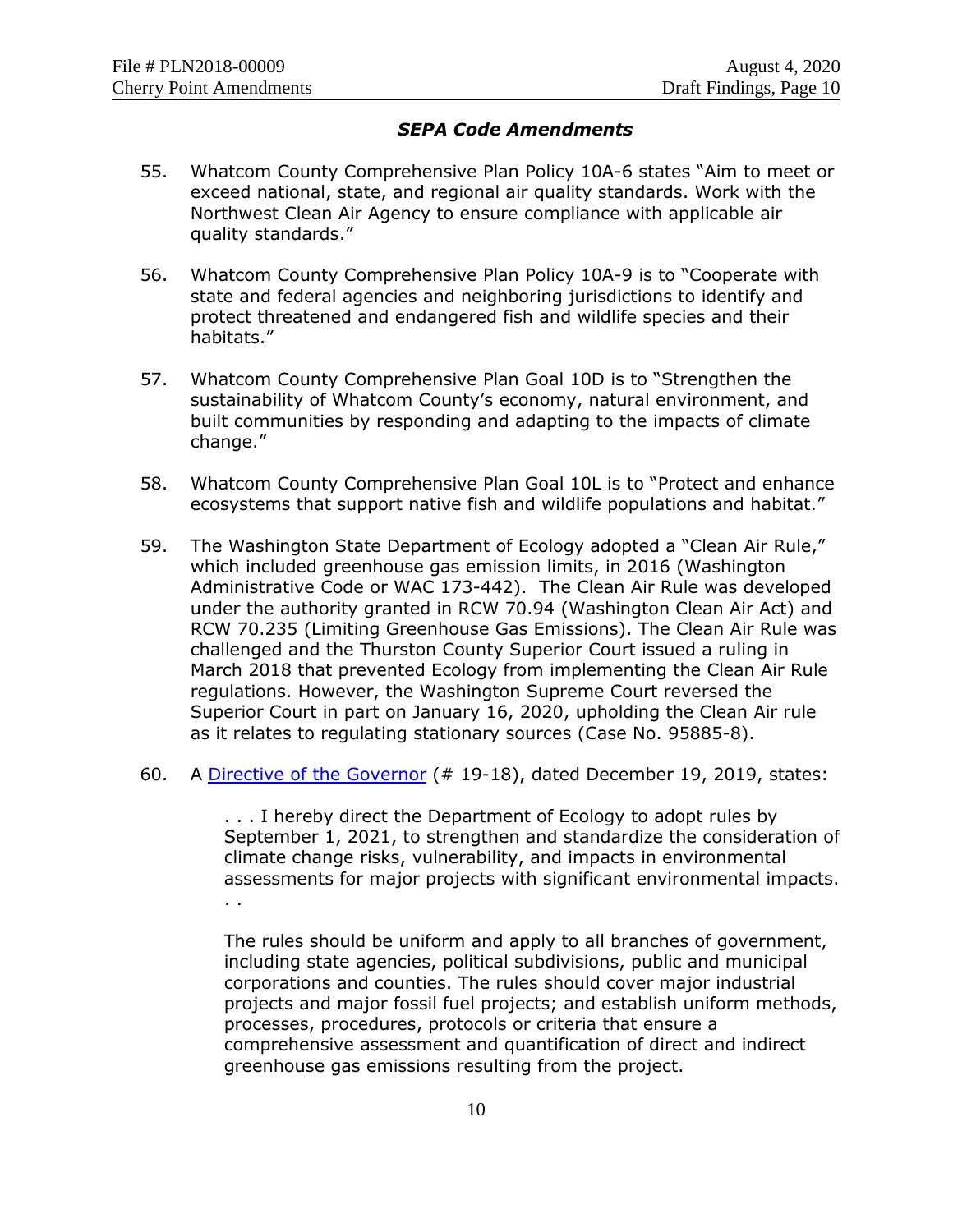Rules for cumulative environmental assessments and reporting should include . . . Methods, procedures, protocols, criteria or standards for mitigation of greenhouse gas emissions, as necessary to achieve a goal of no net increase in greenhouse gas emissions . . .

61. The Washington State Department of Ecology sent an e-mail "Notice of Rulemaking for Proposed New Chapter 173-445 WAC – Greenhouse Gas Assessment for Projects Rulemaking" on May 1, 2020. An associated document entitled "[Preproposal Statement of Inquiry](https://ecology.wa.gov/DOE/files/d1/d1ed2cac-ce23-4ad2-a6a5-dfdeb8839823.pdf)" on Ecology's website stated:

> The Department of Ecology (Ecology) is beginning rulemaking as per the Directive of the Governor #19-18. The purpose of this rulemaking is to create a new rule under Chapter 173-445 WAC Greenhouse Gas Assessment for Projects. This rule will address analysis and mitigation of greenhouse gas emissions for environmental assessments of industrial and fossil fuel projects.

- 62. The subject amendments modify the County's SEPA rules to require applicants for certain fossil fuel and renewable fuel projects to submit additional information on a number of topics including greenhouse gas and other emissions, tanker and barge traffic, stormwater, wastewater, and risk of spills and explosions. These provisions are intended to provide the SEPA Responsible Official with more information in order to make reasoned decisions on threshold determinations.
- 63. The subject amendments include provisions on SEPA's relationship to federal, state, and regional regulations (see WAC 197-11-158(4)).
- 64. The subject amendments modify the County's SEPA rules by adding provisions relating to air quality & climate and plants & animals. These topics are specifically listed as "elements of the environment" under the State SEPA Rules (WAC 197-11-444).
- 65. The subject amendments include provisions that the decision maker may condition or deny projects (conditioning includes mitigating measures). This authority is already granted under RCW 43.21C.060, which states ". . . Any governmental action may be conditioned or denied pursuant to this chapter. . ." (the State Environmental Policy Act).
- 66. While State government is taking action to address air quality and greenhouse gas emissions, the County finds that the subject amendments will also provide assistance at the local government level in fulfilling responsibilities under SEPA.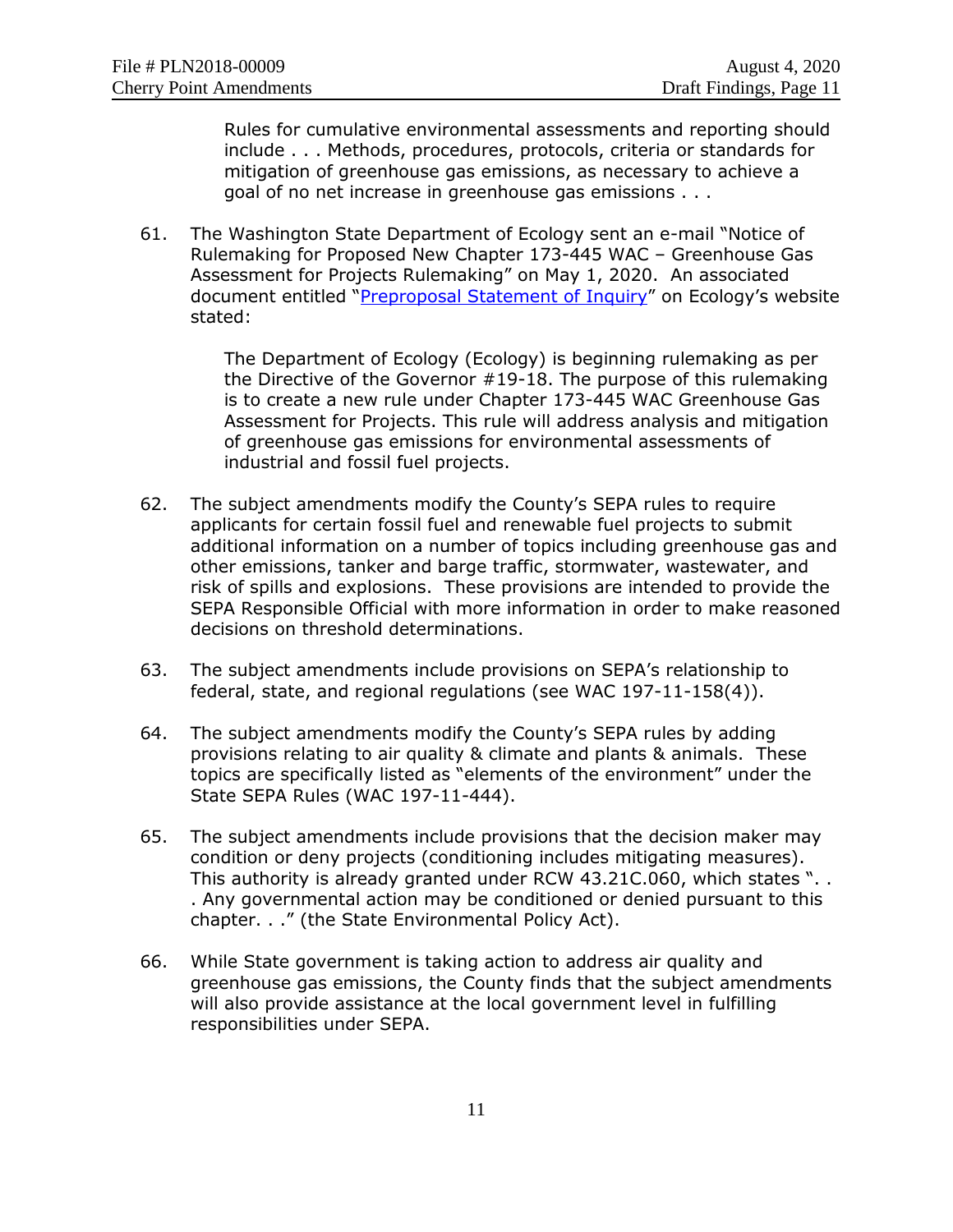#### *Zoning Code Amendments*

- 67. The Cherry Point UGA is zoned Light Impact Industrial (LII) and Heavy Impact Industrial (HII). There are approximately 470 acres in the LII zone and 6,560 acres in the HII zone.
- 68. The subject amendments modify the LII zone, HII zone, Cherry Point Industrial District, Major Project Permits, and Definitions sections of the Whatcom County Zoning Code (Title 20).
- 69. Whatcom County Comprehensive Plan Goal 2H is to "Preserve private property rights while recognizing the importance of the rights of the community, including protecting the natural environment and conserving resources."
- 70. Whatcom County Comprehensive Plan Goal 7A is to "Promote a healthy economy providing ample opportunity for family-wage jobs for diverse segments of the community, which is essential to the quality of life in the area."
- 71. Whatcom County Comprehensive Plan Policy 7A-2 is to "Foster a diverse, private-sector job base, which will provide family-wage jobs at the state median income level or greater, and facilitate the retention and expansion of existing businesses."
- 72. Whatcom County Comprehensive Plan Policy 7J-1 is to "Support creation of job opportunities for local residents, especially family wage jobs to decrease unemployment and underemployment.
- 73. The Zoning Code, as modified by the subject amendments, preserves private property rights and fosters economic development by continuing to allow a wide array of industrial land uses in the Cherry Point UGA. In the LII zone, allowed uses include manufacturing (except new fossil fuel refineries), fabrication, printing, storage, boat building and repair, communications, and other similar uses. In the HII zone, allowed uses include manufacturing (except new fossil fuel refineries), fabrication, printing, storage, boat building and repair, power plants (except coal-fired plants), and solid waste handling facilities.
- 74. Additionally, the HII zone amendments allow continued operation, maintenance, and certain improvements to existing refineries and transshipment facilities (WCC 20.68.068).
- 75. Whatcom County Comprehensive Plan Goal 2G is to "Encourage citizen participation in the decision making process." Policy 2G-1 is to "Examine and improve methods to notify affected property owners of proposed land use changes."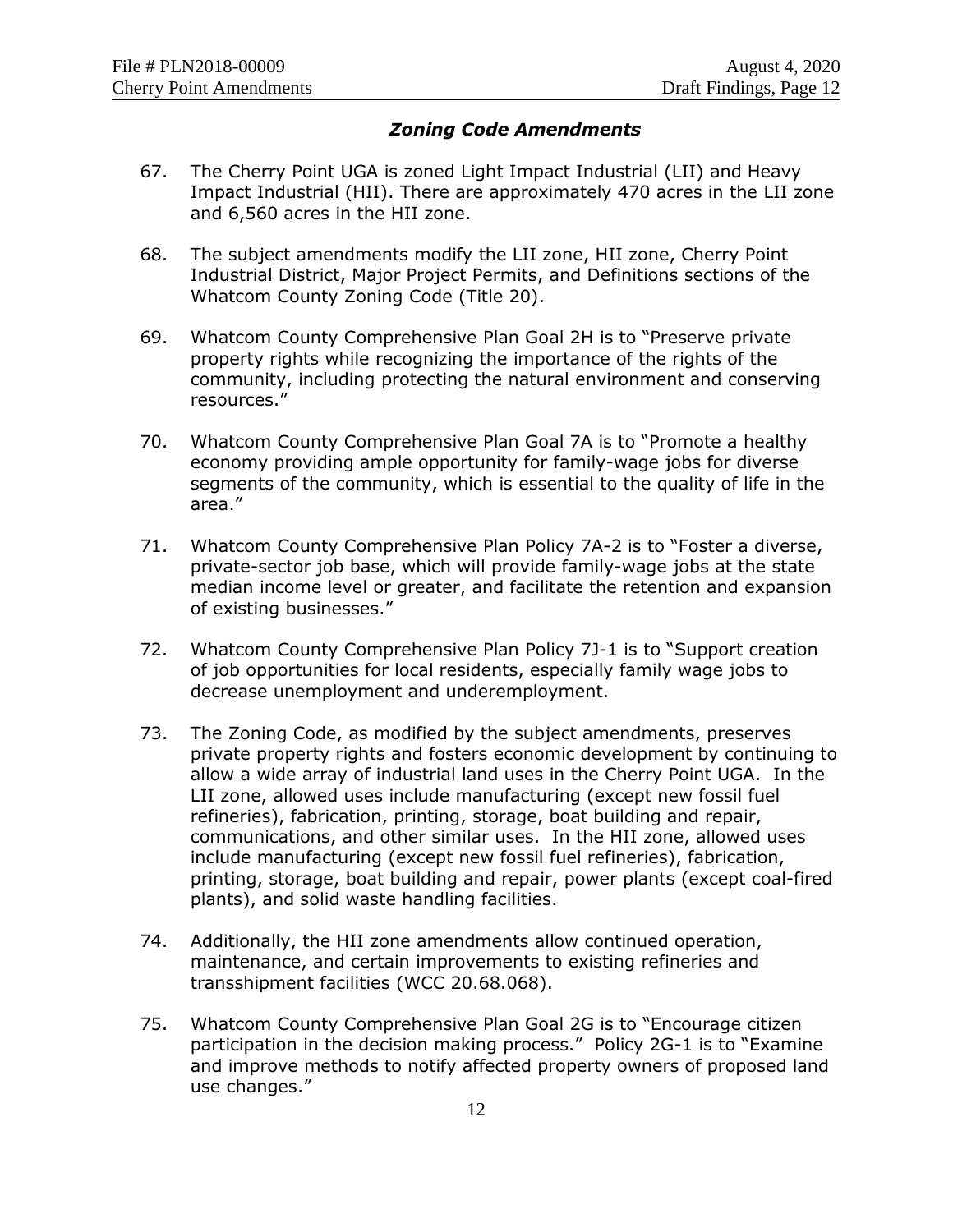- 76. The subject Zoning Code amendments provide greater public review of certain land uses that could impact public safety, transportation, and the environment. Specifically, the expansion of existing fossil fuel refineries and existing fossil fuel transshipment facilities requires a conditional use permit in the HII zone (WCC 20.68.153). The conditional use permit process requires notice, a public hearing, evaluation of the proposal for compliance with the approval criteria, and a decision by the hearing examiner.
- 77. Whatcom County Comprehensive Plan Policy 2CC-16 was adopted in 2017 (Ordinance 2017-027). This Policy, which is being modified by the subject amendments, stated:

The County shall undertake a study to be completed if possible by December of 2017 to examine existing County laws, including those related to public health, safety, development, building, zoning, permitting, electrical, nuisance, and fire codes, and develop recommendations for legal ways the County may choose to limit the negative impacts on public safety, transportation, the economy, and environment from crude oil, coal, liquefied petroleum gases, and natural gas exports from the Cherry Point UGA . . . Based on the above study, develop proposed Comprehensive Plan amendments and associated code and rule amendments. . .

- 78. The subject amendments prohibit new fossil fuel refineries and new fossil fuel transshipment facilities (WCC 20.66.204, 20.68.204 and .205). Potential impacts from new refineries and associated transshipment facilities may include: Increased pollutant emissions to the air, increased chance of crude oil or refined product spills, increased chance of fire or explosion, increased rail traffic that can impact other modes of transportation (e.g. hold up motor vehicle, school bus, or emergency vehicle traffic at railroad crossings), increased chance of derailment, and increased vessel traffic.
- 79. The Whatcom County Comprehensive Plan states "Whatcom County lies within the influence of the convergent plate margin between the Pacific and North American Plate termed the Cascadia Subduction Zone. Regionally-extensive and damaging earthquakes, termed mega-thrusts, are possible when stress generated between the subducting Pacific Plate and over-riding North American Plate is released. . ." (Chapter 10, p. 10- 12). Because new refineries and transshipment facilities would transport and process flammable and toxic materials there is heighted concern, based upon the geology of the region, that these facilities could increase risk to both public safety and the environment.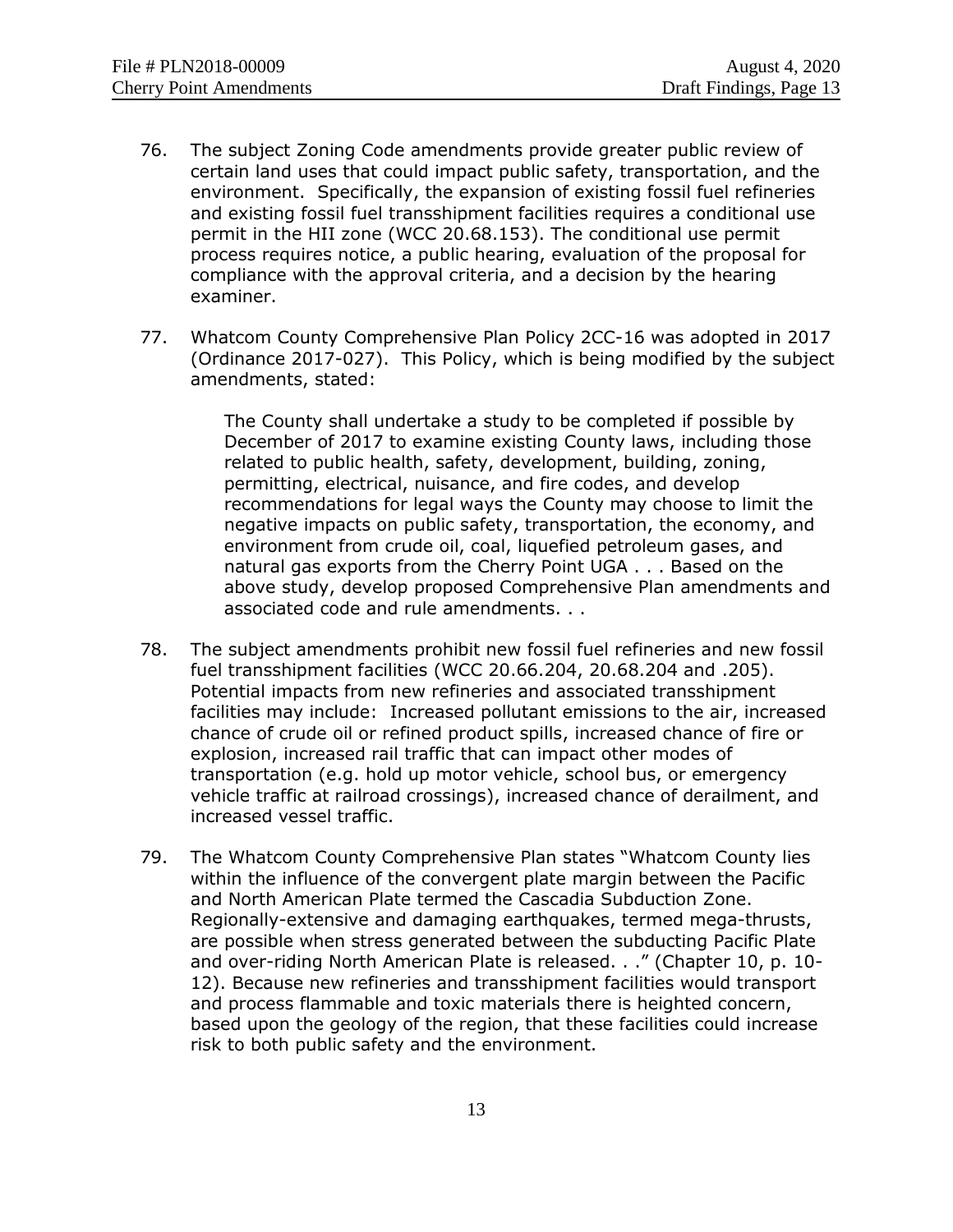- 80. There are currently five oil refineries in Washington State. Two are in Whatcom County, two are in Skagit County, and one in Pierce County. Whatcom County has approximately 3% of the State's population, but 40% of the State's refineries. The County has accepted its fair share of such facilities in the state and region and wants to limit the local impacts on the community and environment of further concentration of such facilities.
- 81. The subject amendments prohibit new coal fired power plants in the HII zone (WCC 20.68.207).
- 82. According to the National Institute of Health's National Library of Medicine website [\(https://toxtown.nlm.nih.gov/sources-of-exposure/power-plants\)](https://toxtown.nlm.nih.gov/sources-of-exposure/power-plants):

. . . Air pollution from coal-fired power plants cause serious risk to human health. Coal-fired power plants emit 84 of the 187 hazardous air pollutants identified by the U.S. Environmental Protection Agency. These pollutants may cause cancer, according to the National Toxicology Program.

Hazardous air pollution released by coal-fired power plants can cause a wide range of health effects, including heart and lung diseases. Exposure to coal power plant pollution can damage the brain, eyes, skin, and breathing passages. It can affect the kidneys, lungs, and nervous and respiratory systems. Exposure can also affect learning, memory, and behavior.

. . . Coal-fired power plants are the biggest industrial sources of [mercury](https://toxtown.nlm.nih.gov/chemicals-and-contaminants/mercury) and [arsenic](https://toxtown.nlm.nih.gov/chemicals-and-contaminants/arsenic) in the air. Mercury pollutes lakes, streams, and rivers, and builds up in fish. People who eat large amounts of fish from contaminated lakes and rivers are at the greatest risk of exposure to mercury.

. . . People who work at or live near coal-fired power plants have the greatest health risks from coal pollution. . .

- 83. The subject amendments continue to allow other types of power plants in the HII zone, but would prohibit coal-fired power plants because of the risks to the local community, public health, and environment.
- 84. Whatcom County Comprehensive Plan Policy 10D-10 is to "Create updates to Whatcom County land use policies and development regulations to support renewable energy development goals."
- 85. The subject amendments allow renewable fuel refineries as a permitted use in the HII zone (WCC 20.68.070 and .071).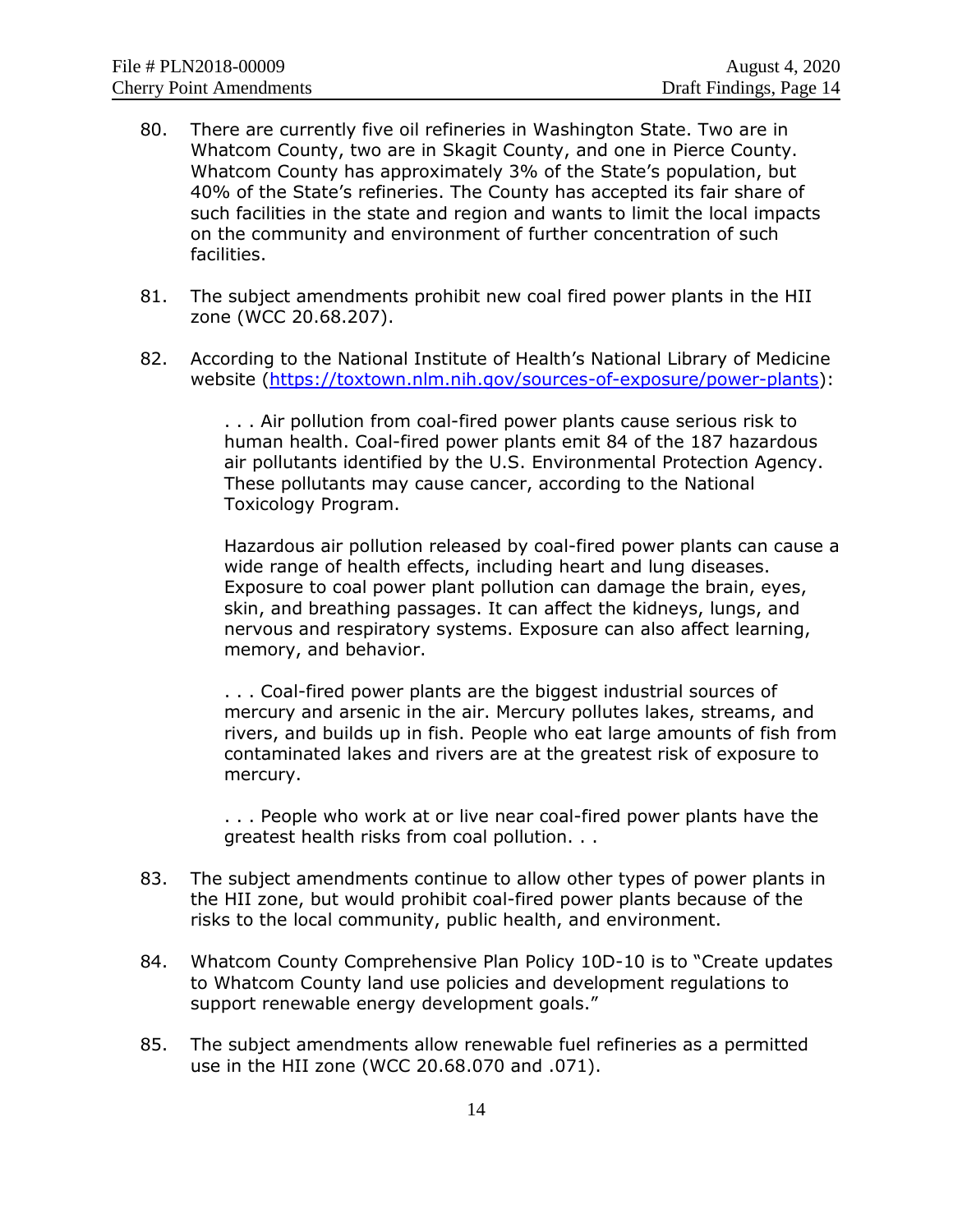86. The Whatcom County Comprehensive Plan states that ". . . Cherry Point is also important historically and culturally to the Coast Salish people, and part of the usual and accustomed fishing area for five treaty tribes, reserved under the Treaty of Point Elliot of 1855. . ." (Chapter 2, p. 2-54). Comprehensive Plan Policy 2CC-11 states:

> It is the policy of Whatcom County to limit the number of industrial piers at Cherry Point to the existing three piers, taking into account the need to . . . Recognize federal actions upholding treaty rights. . .

- 87. The United States Department of the Army, Corps of Engineers denied a permit for a new pier under Section 10 of the Rivers and Harbors Act on May 9, 2016 because ". . . the proposed project would violate the Lummi Indian Nation's tribal Treaty Rights to access and utilize usual and accustomed fishing areas. . ."
- 88. The subject Zoning Code amendments implement the Comprehensive Plan by prohibiting new piers, docks, and wharves in the HII zone (WCC 20.68.206 and WCC 20.74.055).

#### *Project Permit Procedure Amendments*

- 89. Whatcom County Comprehensive Plan Goal 2D is to "Refine the regulatory system to ensure accomplishment of desired land use goals in a fair and equitable manner."
- 90. Whatcom County Comprehensive Plan Policy 7G-1 is to "Recognize the natural environment as a major asset and manage environmental resources accordingly. We need both economic prosperity and environmental sustainability."
- 91. Whatcom County Comprehensive Plan Policy 10A-2 is to:

Protect the environment through a comprehensive program that includes voluntary activity, education, incentives, regulation, enforcement, restoration, monitoring, acquisition, mitigation, and intergovernmental coordination.

92. RCW 88.40 is entitled "Transport of Petroleum Products – Financial Responsibility." This State law, at RCW 88.40.005, indicates:

> The legislature recognizes that oil and hazardous substance spills and other forms of incremental pollution present serious danger to the fragile marine environment of Washington state. It is the intent and purpose of this chapter to define and prescribe financial responsibility requirements for vessels that transport petroleum products as cargo or as fuel across the waters of the state of Washington and for facilities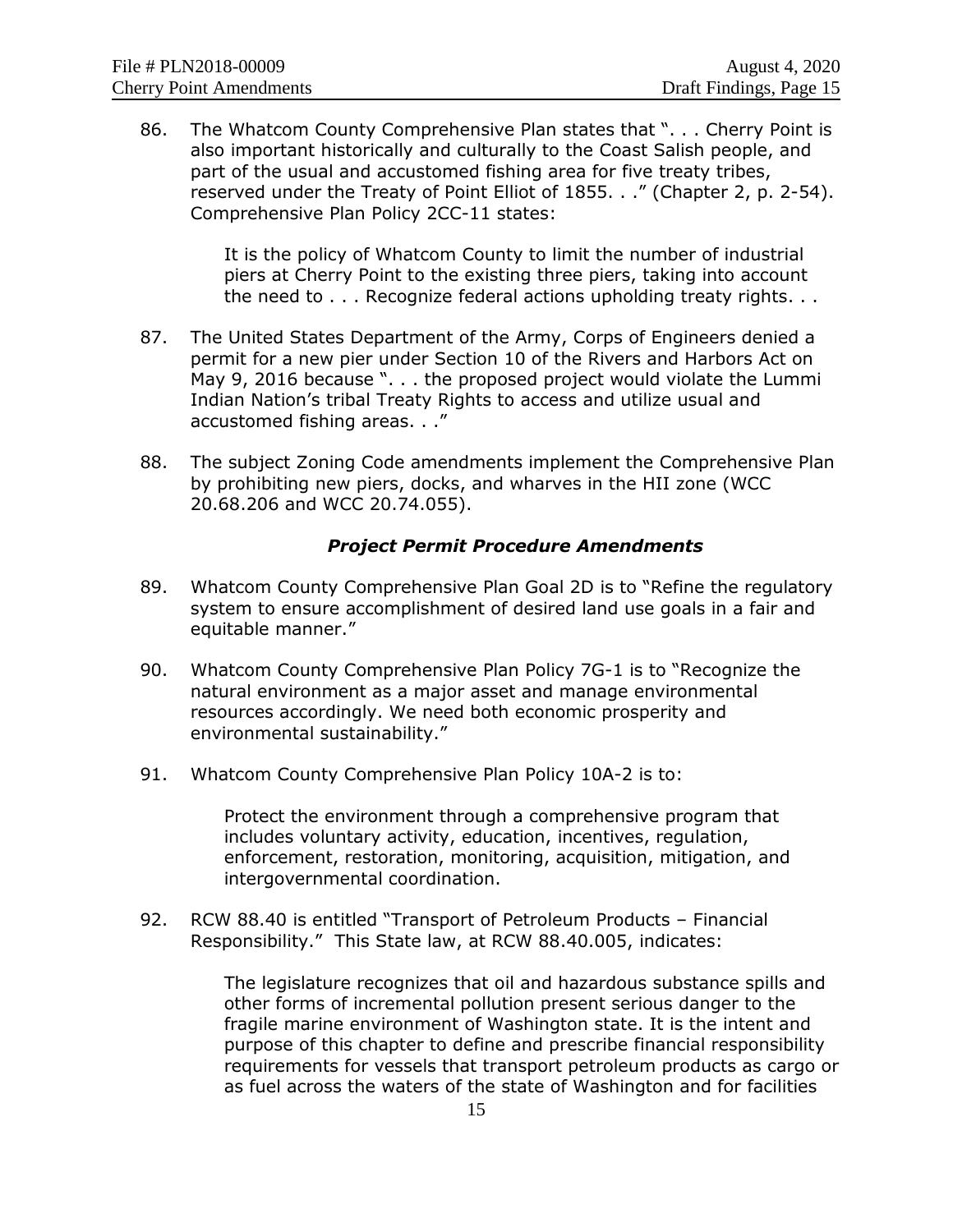that store, handle, or transfer oil or hazardous substances in bulk on or near the navigable waters.

- 93. This State law requires a tank vessel that carries oil as cargo in bulk to demonstrate financial responsibility to ". . . meet state and federal financial liability requirements for the actual costs for removal of oil spills, for natural resource damages, and for necessary expenses" (RCW 88.40.020).
- 94. WAC 480-62 is entitled "Railroad Companies Operations." This State code, at WAC 480-62-300(2), requires any railroad company that transports crude oil in Washington to submit to the Washington Utilities and Transportation Commission a statement that contains:
	- (a) All insurance carried by the railroad company that covers any losses resulting from a reasonable worst case spill.
	- (b) Coverage amounts, limitations, and other conditions of the insurance.
	- (c) Average and largest crude oil train, as measured in barrels, operated in Washington by the railroad company in the previous calendar year.
	- (d) Information sufficient to demonstrate the railroad company's ability to pay the costs to clean up a reasonable worst case spill of oil including, but not necessarily limited to, insurance, reserve accounts, letters of credit, or other financial instruments or resources on which the company can rely to pay all such costs.
- 95. The State Legislature adopted Engrossed Substitute House Bill (ESHB) 1578 in 2019. This bill amended the "Vessel Oil Spill Prevention and Response" law (RCW 88.46), the "Oil and Hazardous Substance Spill Prevention and Response" law (RCW 90.56), and other provisions of state law.
- 96. ESHB 1578 states:

The legislature finds that a variety of existing policies designed to reduce the risk of oil spills have helped contribute to a relatively strong safety record for oil moved by water, pipeline, and train in recent years in Washington state. Nevertheless, gaps exist in our safety regimen, especially deriving from shifts in the modes of overwater transportation of oil and the increased transport of oils that may submerge or sink, contributing to an unacceptable threat to Washington waters, where a catastrophic spill would inflict potentially irreversible damage on the endangered southern resident killer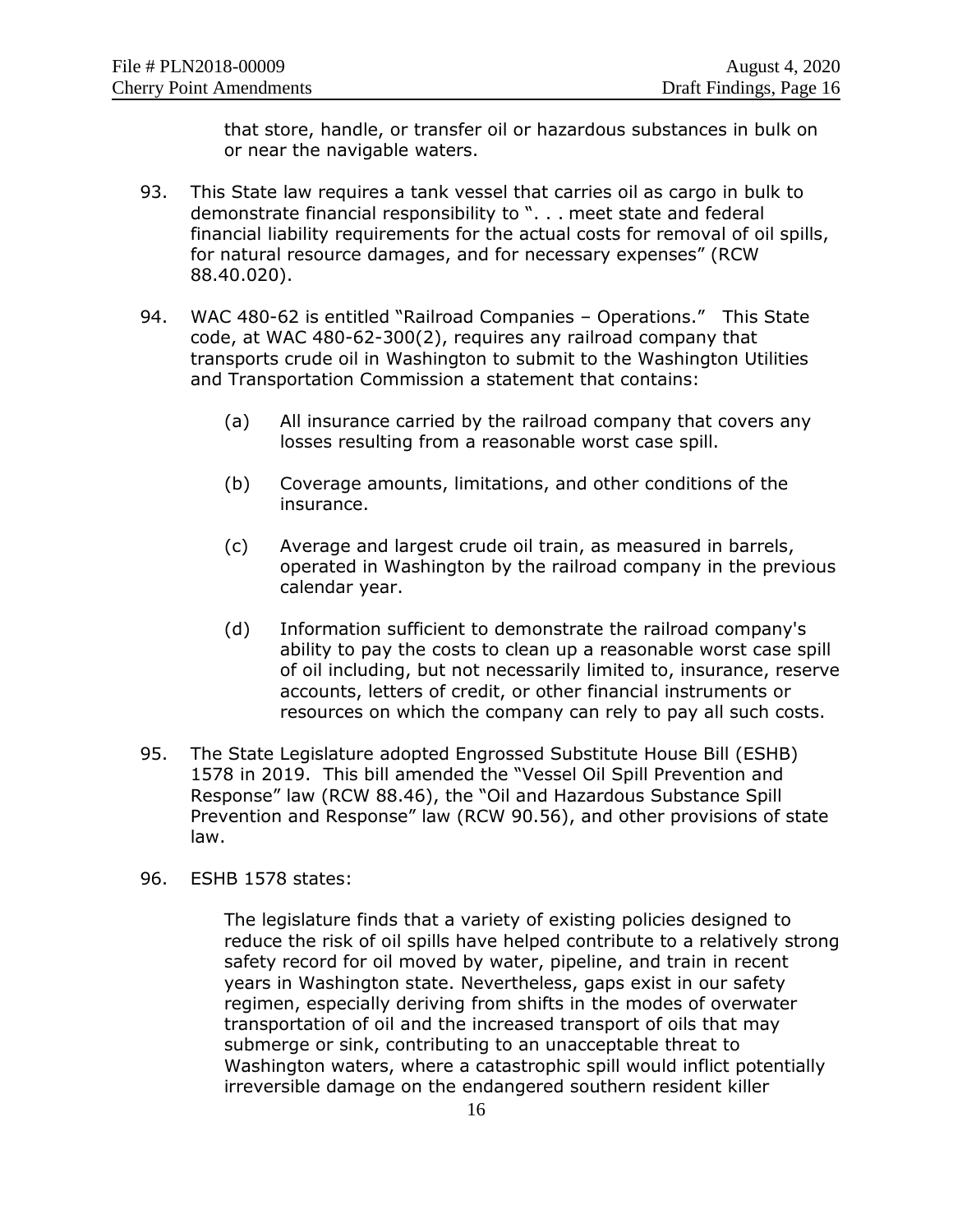whales. . .Therefore, it is the intent of the legislature to enact certain new safety requirements designed to reduce the current, acute risk from existing infrastructure and activities of an oil spill that could eradicate our whales, violate the treaty interests and fishing rights of potentially affected federally recognized Indian tribes, damage commercial fishing prospects, undercut many aspects of the economy that depend on the Salish Sea, and otherwise harm the health and well-being of Washington residents. . . (Section 1).

- 97. Tug escorts have been required for larger loaded oil tankers for years. ESHB 1578 amended state law to require certain smaller oil tankers to be under the escort of tugs, require the Department of Ecology to develop and maintain a model to assess current and potential future risks of oil spills from vessels in Washington waters, and modify reporting requirements for railroad cars and pipelines that transport crude oil within the state.
- 98. While the Washington State legislature has enacted laws relating to the transportation and handling of fossil fuels, there have been a number of accidents involving fossil fuel refineries and transportation of fossil fuels in North America over the years. These accidents, involving flammable and/or toxic materials, have impacted local communities and the environment.
- 99. Overall, the subject amendments seek to minimize or avoid additional risk to the local community and environment from fossil fuel facilities. The amendments are intended to heighten the level of review or, in certain cases, prohibit uses in order to protect public health, safety & welfare, fisheries industries, fish & wildlife habitat, and the environment.
- 100. However, in case of accidents, the subject amendments include proof of insurance requirements (WCC 22.05.125), as it is a matter of fairness that responsible parties mitigate the consequences of any accidents.

#### *County Charter and GMA Takings Provisions*

- 101. Whatcom County Charter Section 1.11 states, "The rights of the individual citizen shall be guaranteed under the Constitutions of the United States and the State of Washington. No regulation or ordinance shall be drafted and adopted without consideration of and provisions for compensation to those unduly burdened."
- 102. GMA Planning Goal 6, relating to property rights, states "Private property shall not be taken for public use without just compensation having been made. The property rights of landowners shall be protected from arbitrary and discriminatory actions" (RCW 36.70A.020(6)).